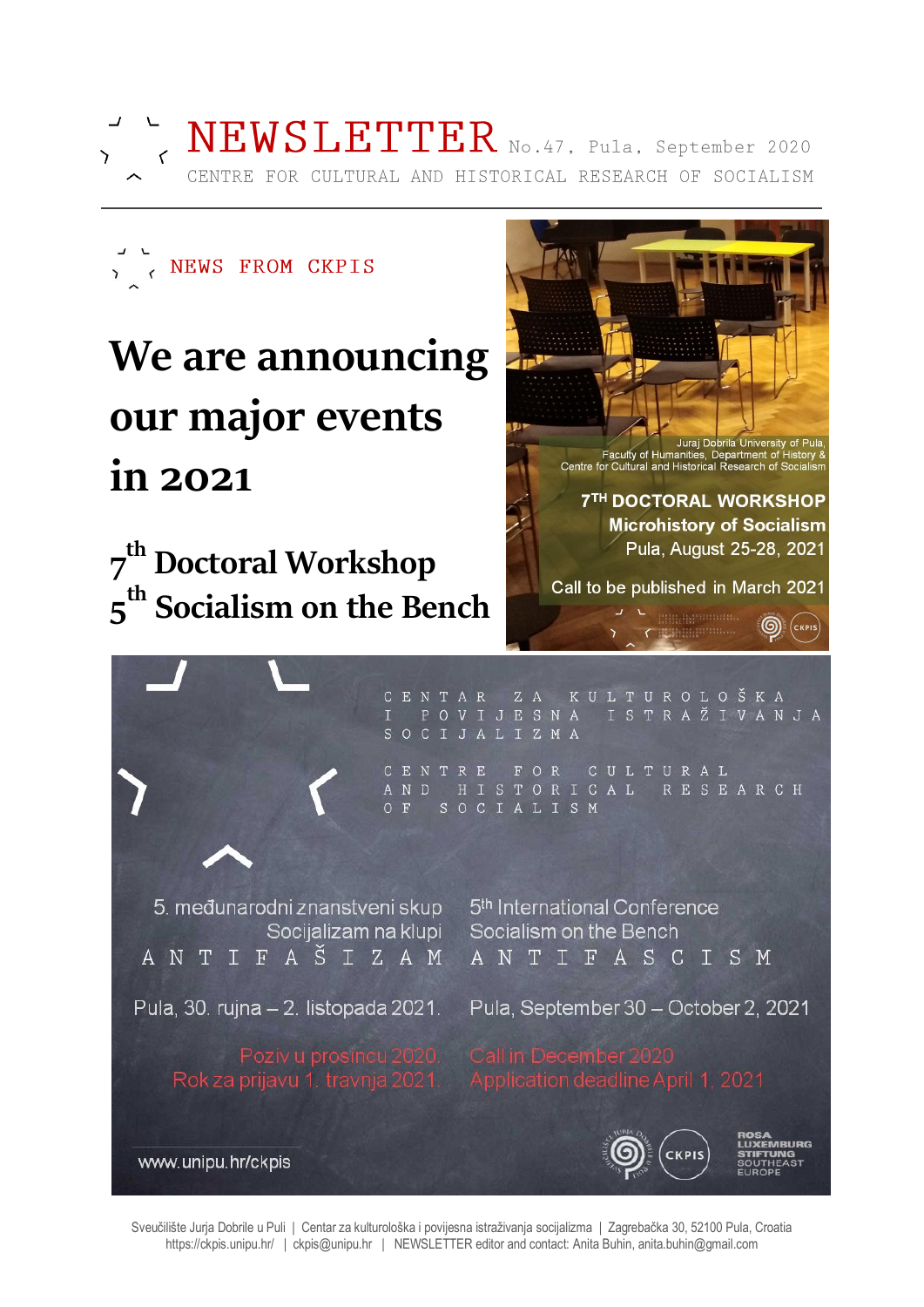### CONFERENCES AND CFP

#### **Crossing the Lines between Marxism and Christianity in the 20th Century East-Central Europe - Koper, 15-16 April 2021**

The conference will explore various aspects of these transnational interactions that underscored the uneasy relationship between Christianity and Marxism such as, for example, Christian Socialists' revolt against interwar Catholic integralism and their cooperation with communists during World War II, the postwar emergence of Marxist revisionism and shared Christian-communist visions of humanist socialist community, the issues of persecution and accommodation of clergy, or Vatican's encounters with socialist states. These and other issues occurred, sometimes in a dramatic way, in a multi-religious Yugoslavia, infamous for its link between religion and ethno-nationalism, but also in other countries thus requiring a wide geographical, topical, and temporal approach to the subject. [\(Read more\)](https://www.hsozkult.de/event/id/event-93275)

Application deadline: 15 February 2021

**Convergences. Memory Studies Association's 2021 annual meeting - Warsaw, 5-9 July 2021**

We welcome proposals for papers, panels, and other events to be presented at the Memory Studies Association's 2021 annual meeting. As always, the MSA will be a forum for debating all aspects of memory studies. However, given both the East-Central European context – a region fraught with overlapping memories – and the more general need to address the growing confluences of the global and the regional, the digital and the analogue, the human and non-human, we encourage papers that offer theoretical or methodological reflections addressing different layers of mnemonic entanglement. [\(Read more\)](https://www.memorystudiesassociation.org/warsaw-conference-2021-cfp/)

Application deadline: 15 October 2020

## PUBLICATIONS

**Othon Anastasakis, Adam Bennett, David Madden, Adis Merdzanovic (eds.),** *The Legacy of Yugoslavia: Politics, Economics and Society in the Modern Balkans* **(Bloomsbury, 2020)**

What are the consequences of Yugoslavia's existence – and breakup – for the present? This book reflects on this very question, identifying and analysing the political legacies left behind by Yugoslavia through the prism of continuities and ruptures between the past and present of the area. This volume takes a multi-disciplinary and multi-faceted approach to examining the legacy of Yugoslavia, covering politics, society, international relations and economics. Focusing on distinctive features of Yugoslavia including worker self-management, the combination of liberalism and communism and the Cold War policy of Non-Alignment, The Legacy of Yugoslavia places Yugoslavia in historical perspective and connects the region's past with its contemporary political situation. [\(Read More\)](https://www.bloomsbury.com/uk/the-legacy-of-yugoslavia-9781788317962/)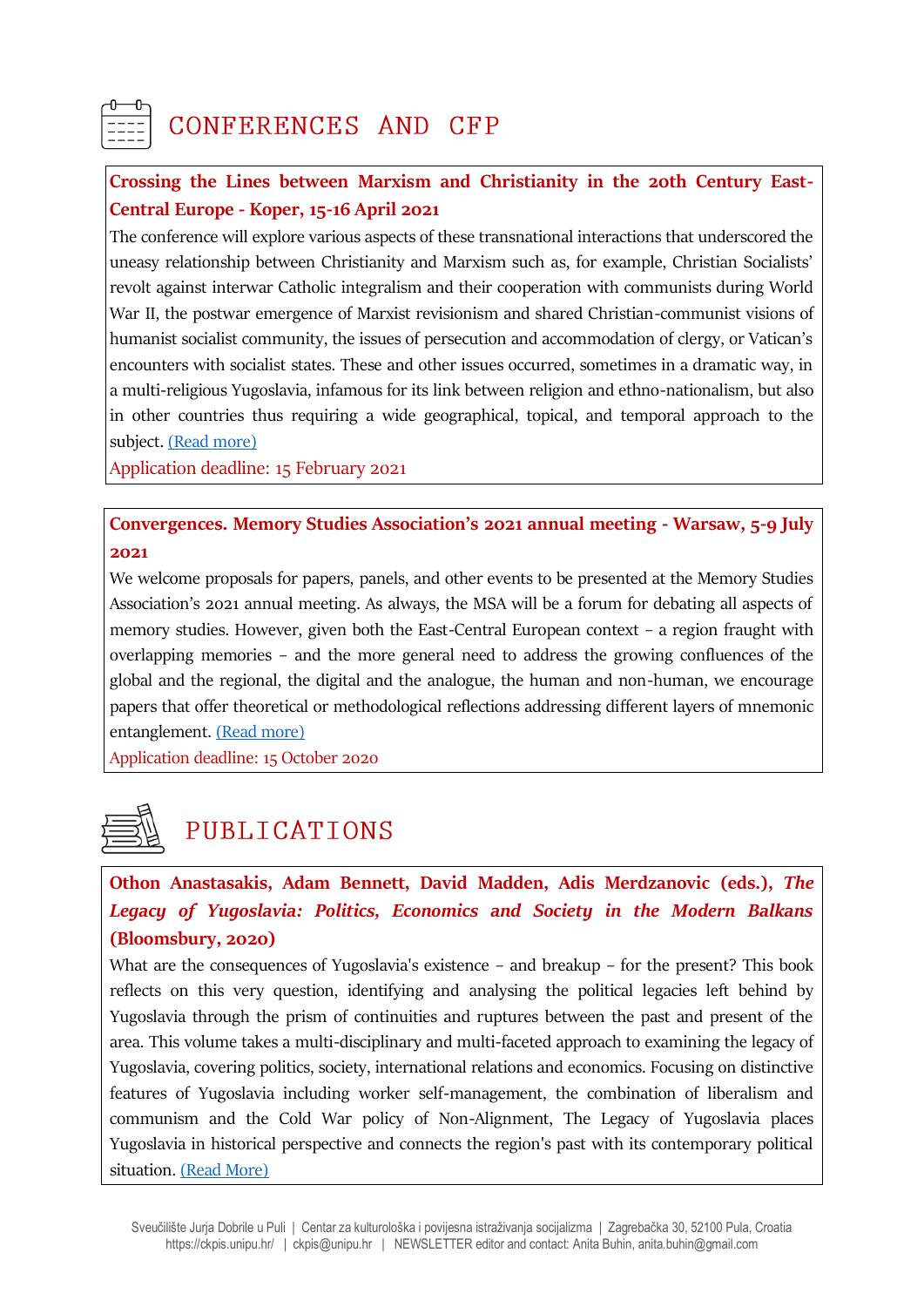#### **Iva Kosmos, Tanja Petrović, Martin Pogačar (eds.),** *Zgodbe iz konzerve. Zgodovine predelave in konzerviranja rib na severovzhodnem Jadranu* **(Založba ZRC, 2020)**

Prispevki v knjigi na različne načine obravnavajo ribjo konzervo in skoznjo industrijo predelave rib na Jadranu. Ta industrija je vplivala na demografijo, način življenja, logiko dela in razmerja med delom in prostim časom ter na biografije in spomine delavk in delavcev. Pri tem je bila v zadnjih desetletjih predmet transformacij, relokacij, razkroja, ki so posledica deindustrializacije in spremljajočih sistemskih sprememb. [\(Read More\)](https://ikss.zrc-sazu.si/sl/publikacije/zgodbe-iz-konzerve#v)

### **Melissa K. Stockdale,** *Readings on the Russian Revolution: Debates, Aspirations, Outcomes* **(Bloomsbury Academic, 2020)**

Readings on the Russian Revolution brings together 15 important post-Cold War writings on the history of the Russian Revolution. It is structured in such a way as to highlight key debates in the field and contrasting methodological approaches to the Revolution in order to help readers better understand the issues and interpretative fault lines that exist in this contested area of history. The book opens with an original introduction which provides essential background and vital context for the pieces that follow. The volume is then structured around four parts – 'Actors, Language, Symbols', 'War, Revolution, and the State', 'Revolutionary Dreams and Identities' and 'Outcomes and Impacts' – that explore the beginnings, events and outcomes of the Russian Revolution, as well as examinations of central figures, critical topics and major historiographical battlegrounds. [\(Read](https://www.bloomsbury.com/uk/readings-on-the-russian-revolution-9781350037427/)  [More\)](https://www.bloomsbury.com/uk/readings-on-the-russian-revolution-9781350037427/)

**Tvrtko Jakovina,** *Budimir Lončar. Od Preka do vrha svijeta* **(Zagreb: Fraktura, 2020)** Povjesničar Tvrtko Jakovina imao je privilegij petnaestak godina razgovarati s posljednjim ministrom vanjskih poslova Jugoslavije, bivše diplomatske velesile. Razgovarao je i s ključnim ličnostima drugih, doista "velikih", ali i "bivših" velesila, a nakon mukotrpnog rada u mnogim arhivima iza uglednog zagrebačkog povjesničara ostaje jedinstveni magnum opus koji se ne dade svrstati ni u biografiju ni u povijest diplomacije i upravo u toj nemogućnosti, ali i jedinstvenoj sintezi krije se qualitas occulta ove knjige. Budimir Lončar – Od Preka do vrha svijeta biografija je dalmatinskog partizana, jugoslavenskog diplomata i savjetnika hrvatskih predsjednika, ali i povijest Narodnooslobodilačke borbe, sukoba Tita i Staljina, otvaranja Jugoslavije prema Zapadu, kulturne scene New Yorka pedesetih godina, Indonezije, Pokreta nesvrstanih, Zapadne Njemačke, tragičnih događaja devedesetih godina i naknadnih pokušaja da se prevlada njihovo nasljeđe. I povijest i biografija koja se dotiče ključnih ličnosti dvadesetog stoljeća, od Josipa Broza do Mihaila Gorbačova i Georgea Busha, od Koče Popovića preko Sukarna i Henryja Kissingera do Jimmyja Cartera i Ronalda Reagana. [\(Read More\)](https://fraktura.hr/budimir-loncar.html)